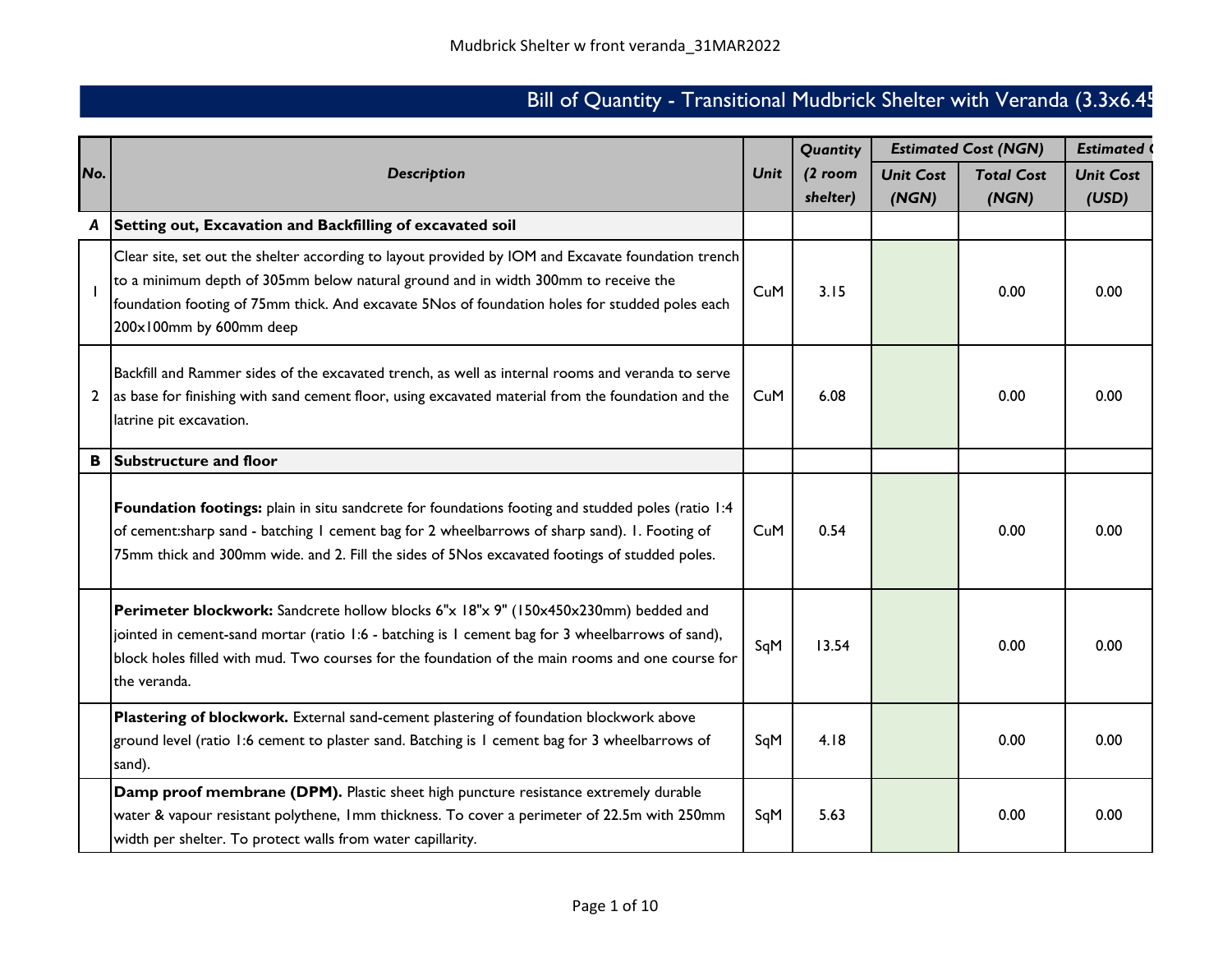| Floor. Plain in situ sandcrete floor 50mm thick (ratio 1:4 - batching is 1 cement bag for 2<br>wheelbarrows of sand) cast over backfilled and compacted soil.                                                                                                                                                                                      | CuM | 1.34  | 0.00 | 0.00 |
|----------------------------------------------------------------------------------------------------------------------------------------------------------------------------------------------------------------------------------------------------------------------------------------------------------------------------------------------------|-----|-------|------|------|
| Floor finish: cement grout covering a surface of 26.7sqm for the internal rooms and veranda                                                                                                                                                                                                                                                        | SqM | 26.71 | 0.00 | 0.00 |
| <b>Subtotal substructure</b>                                                                                                                                                                                                                                                                                                                       |     |       | 0.00 |      |
|                                                                                                                                                                                                                                                                                                                                                    |     |       |      |      |
| <b>Superstructure (walls)</b>                                                                                                                                                                                                                                                                                                                      |     |       |      |      |
| Walling: Construct walls with Locally hand-made Mudbricks (150mmx150mmx350mm), including<br>preparation and screening of soil of agreed grain composition, mixing with water and vegetable<br>fibres, laid with mud mortar. Where possible, bricks to be moulded on site by local workers,<br>including direct shelter beneficiaries.              | SqM | 52.38 | 0.00 | 0.00 |
| Apply earth-based plaster, 15mm thickness, mixture of mud, boiled bitumen and used engine<br>oil (or water-based bitumen), to be applied in at least two coats. Inclusive of all required materials<br>for the mixture, water and labour costs. For all external mudbrick walls, and only 300mm height<br>from floor level for the internal rooms. | SqM | 51.48 | 0.00 | 0.00 |
| <b>Subtotal walls</b>                                                                                                                                                                                                                                                                                                                              |     |       | 0.00 |      |
|                                                                                                                                                                                                                                                                                                                                                    |     |       |      |      |
| Timbers for roof structure and door frame                                                                                                                                                                                                                                                                                                          |     |       |      |      |
| Provide and install Obeche Timber poles, 2x6 inches - full length min. 3m, pre-treated with<br>antitermite/engine oil solution. For wall plates (4pcs), door frames (4pcs) and lintel of front<br>windows (Ipc cut into two). To be secured with langalanga to the brick walls.                                                                    | Pcs | 9.00  | 0.00 | 0.00 |
| Provide and install Obeche Timber poles, 2x6 inches - full length min. 3m for studded poles<br>at front veranda, pre-treated with antitermite/engine oil solution and fully termite treated at base<br>(soaked in metal drum min 900mm from base). To be cast in sand-cement footing.                                                              | Pcs | 5.00  | 0.00 | 0.00 |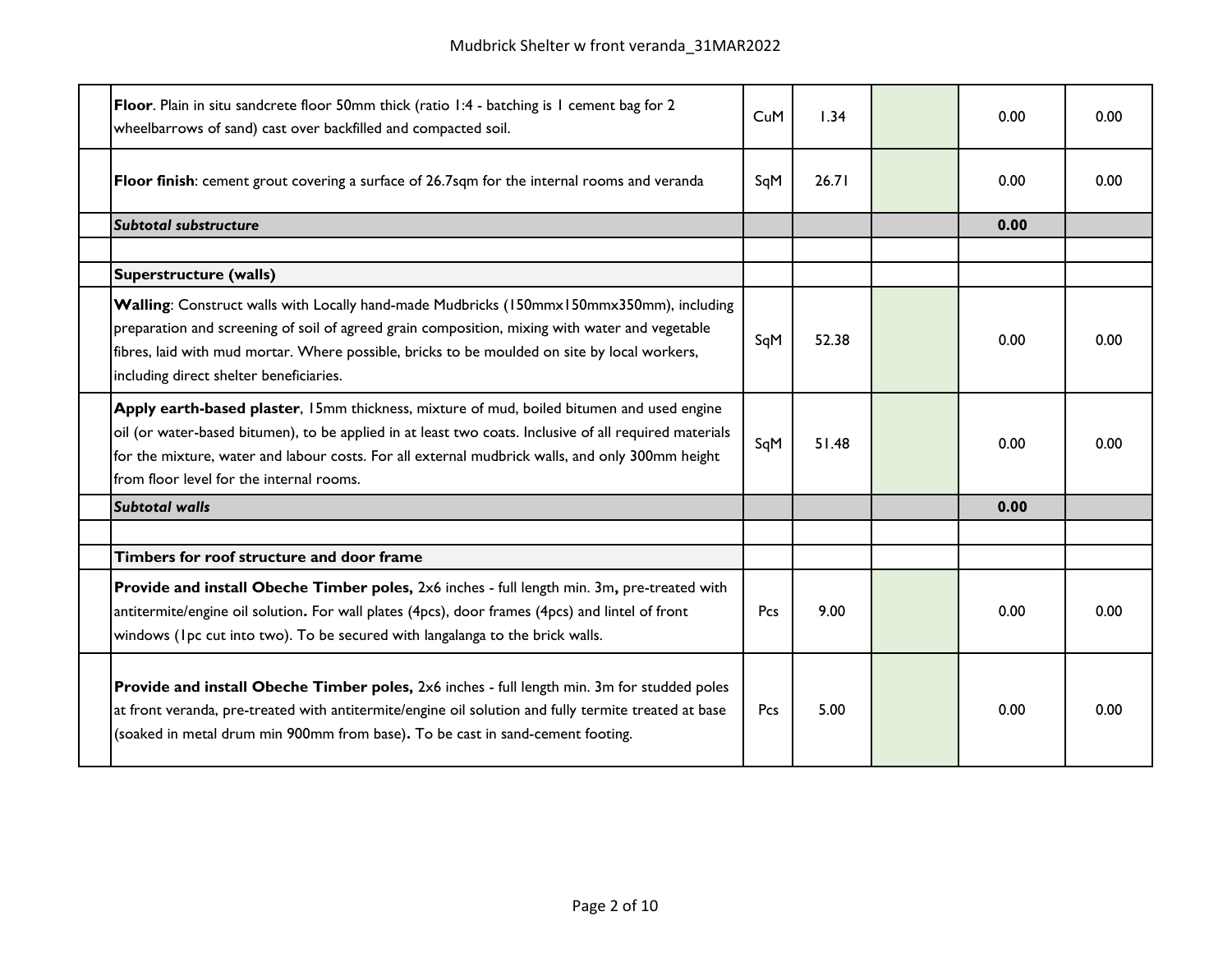| Provide and install Obeche Timber poles, 2x4 inches - full length min. 3m, pre-treated with<br>antitermite/engine oil solution. For ridge beam (2.5 pcs); 7.5pcs front rafters (330cm); 5pcs back<br>rafters (230cm); 2pcs for wall plate for front veranda; 2pcs for tie beams at trusses no. 2 and 4. 3x<br>tie collar at trusses 1-3-5 (100 cm length) and 2 king posts of (80cm length) at trusses no. 2 and 4,<br>to be obtained from rafters offcuts. | Pcs | 19.00 | 0.00 | 0.00 |
|-------------------------------------------------------------------------------------------------------------------------------------------------------------------------------------------------------------------------------------------------------------------------------------------------------------------------------------------------------------------------------------------------------------------------------------------------------------|-----|-------|------|------|
| Provide and install Obeche Timber poles, 2x3 inches - full length min. 3m, pre-treated with<br>antitermite/engine oil solution, for 10 lines of purlins, to be nailed to rafters and secured with<br>langalanga.                                                                                                                                                                                                                                            | Pcs | 25.00 | 0.00 | 0.00 |
| Provide and install Fascia board, 1x5 inches timber plank - full length min. 3m - along the<br>whole perimeter of the roof, pre-treated with antitermite/engine oil solution.                                                                                                                                                                                                                                                                               |     | 9.00  | 0.00 | 0.00 |
| <b>Roof cover</b>                                                                                                                                                                                                                                                                                                                                                                                                                                           |     |       |      |      |
| <b>Provide and install CGI Sheets</b> (2.4m x 0.6m x 0.2mm thick) with 75mm cap nails fixed at<br>every corrugation at the edges of the roof, wit side overlap of 2 corrugations and min. 200mm end<br>overlap between sheets. Folded and fixed over fascia board at gable ends. With Branded IOM logo<br>in blue color on selected sheets as per design (logos may be applied on construction site).                                                       | SqM | 41.18 | 0.00 | 0.00 |
| Provide and install Aluzinc ridge cap, 0.35mm thick * 400mm wide, blue color, folded at the<br>centre. Well secured with 4 cap nails over the fascia board at each gable end.                                                                                                                                                                                                                                                                               | m   | 7.50  | 0.00 | 0.00 |
| Subtotal timbers and roof cover                                                                                                                                                                                                                                                                                                                                                                                                                             |     |       | 0.00 |      |
|                                                                                                                                                                                                                                                                                                                                                                                                                                                             |     |       |      |      |
| <b>Doors and windows</b>                                                                                                                                                                                                                                                                                                                                                                                                                                    |     |       |      |      |
| Install purpose made doors of 2.1x0.7m with 2x3" timbers for door leaf, three 100mm hinges<br>per door to fix leaf on frame, cladding with CGI sheet 0.2mm thick branded with IOM logo,<br>internal and external latches 125mm, padlock of 0.25kg and keys.                                                                                                                                                                                                 | Pcs | 2.00  | 0.00 | 0.00 |
| Install purpose made windows of 600mm height by 300mm width, with 2x3" timbers for frame<br>and leaf, two 75mm hinges (one pair) and cladded with blue aluzinc, with internal 100mm tower<br>bolts. Branded with white IOM logo.                                                                                                                                                                                                                            | Pcs | 2.00  | 0.00 | 0.00 |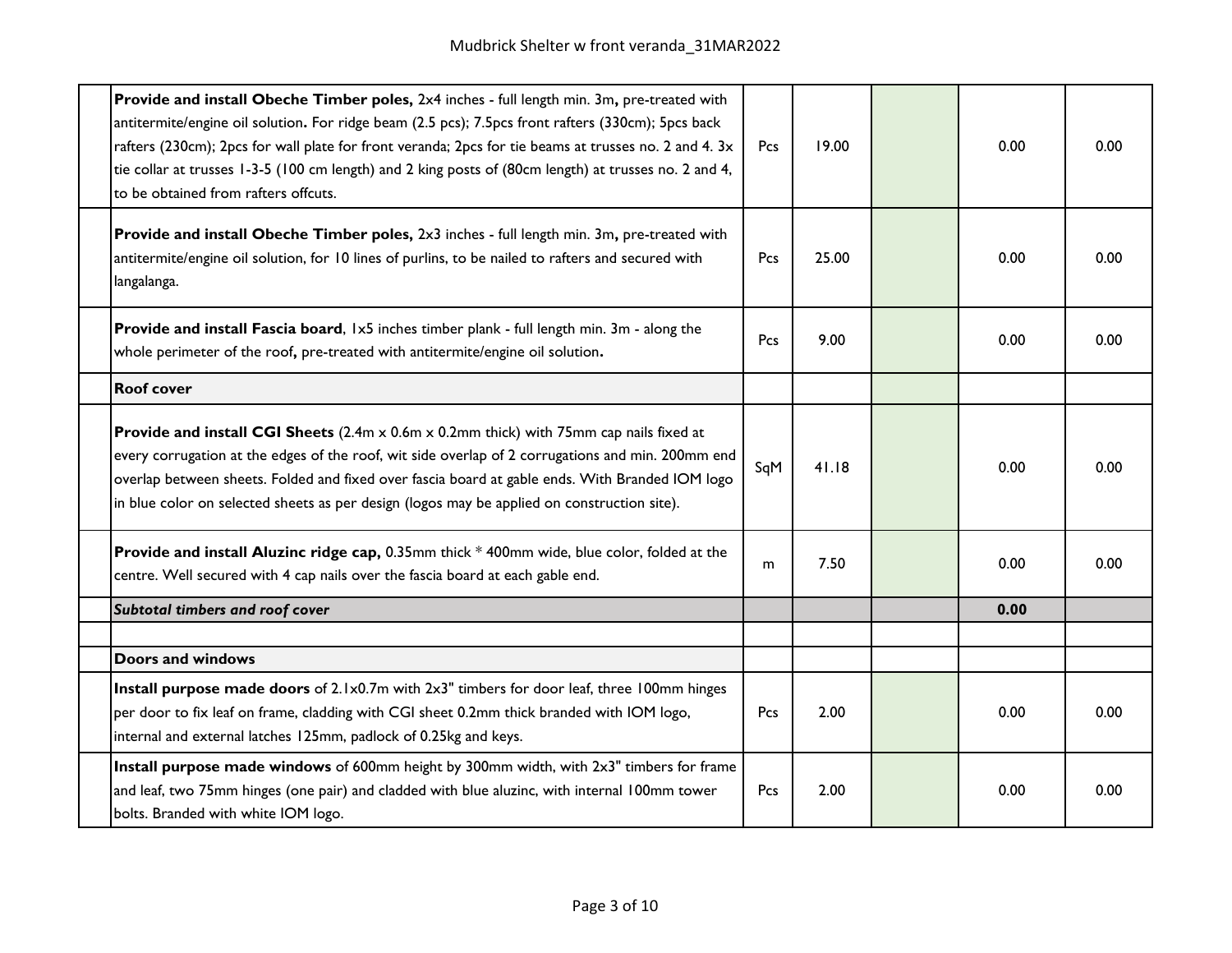| Install purpose made fly screen net for ventilation of 250mm height by 150mm width, with<br>timber battens for frame nailed to the net to wall and wall plate. | Pcs | 8.00  | 0.00 | 0.00 |
|----------------------------------------------------------------------------------------------------------------------------------------------------------------|-----|-------|------|------|
| <b>Subtotal doors and windows</b>                                                                                                                              |     |       | 0.00 |      |
|                                                                                                                                                                |     |       |      |      |
| <b>Fixings</b>                                                                                                                                                 |     |       |      |      |
| Nails - 5 inch                                                                                                                                                 | Kg  | 2.00  | 0.00 | 0.00 |
| Nails - 4 inch                                                                                                                                                 | Kg  | 10.00 | 0.00 | 0.00 |
| Nails - 3 inch                                                                                                                                                 | Kg  | 10.00 | 0.00 | 0.00 |
| Nails - 1 1/2 inch                                                                                                                                             | Kg  | 2.00  | 0.00 | 0.00 |
| Wind security (Langa langa) - 1.5m length each.                                                                                                                | Pcs | 56.00 | 0.00 | 0.00 |
| <b>Subtotal fixings</b>                                                                                                                                        |     |       | 0.00 |      |
|                                                                                                                                                                |     |       |      |      |
| Tree plantation on plot                                                                                                                                        |     |       |      |      |
| Provision and planting of tree seedling on the shelter plot.                                                                                                   | Pcs | 1.00  | 0.00 | 0.00 |
| Supply and fix cylindrical plant protector (cage) made from palm stick size 1.2m x 0.45mm<br>diameter.                                                         | Pcs | 1.00  | 0.00 | 0.00 |
| <b>Subtotal tree planting</b>                                                                                                                                  |     |       | 0.00 |      |
|                                                                                                                                                                |     |       |      |      |
| Subtotal substructure                                                                                                                                          |     |       | 0.00 |      |
| <b>Subtotal walls</b>                                                                                                                                          |     |       | 0.00 |      |
| Subtotal timbers and roof cover                                                                                                                                |     |       | 0.00 |      |
| <b>Subtotal doors and windows</b>                                                                                                                              |     |       | 0.00 |      |
| <b>Subtotal fixings</b>                                                                                                                                        |     |       | 0.00 |      |
| <b>Subtotal tree planting</b>                                                                                                                                  |     |       | 0.00 |      |
|                                                                                                                                                                |     |       |      |      |
| <b>Subtotal Cost for I Shelter</b>                                                                                                                             |     |       | 0.00 |      |
|                                                                                                                                                                |     |       |      |      |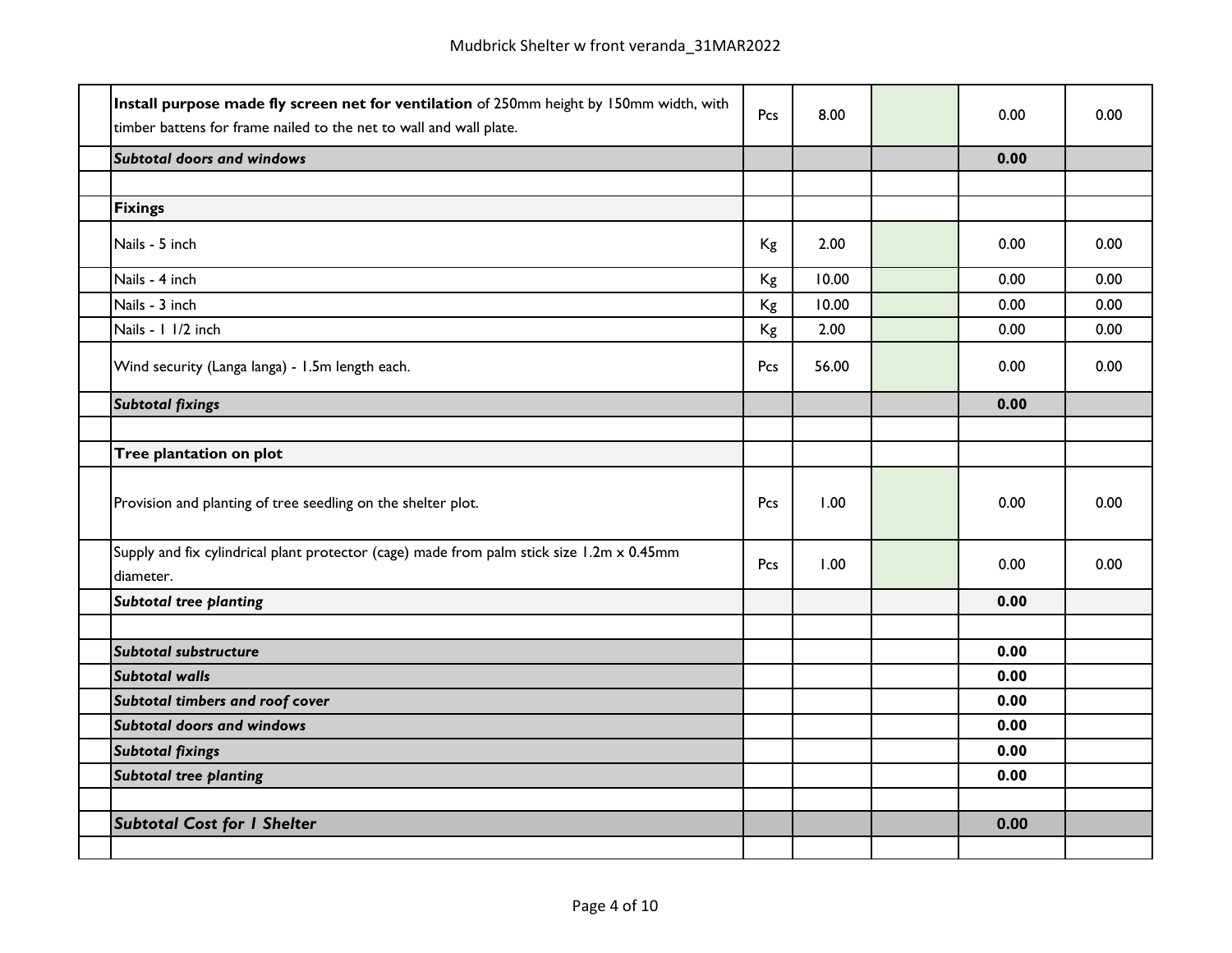| Contingency (1% of subtotal cost) |  |            | 0.00 |            |
|-----------------------------------|--|------------|------|------------|
|                                   |  |            |      |            |
| <b>Total Cost for I Shelter</b>   |  | <b>NGN</b> | 0.00 | <b>USD</b> |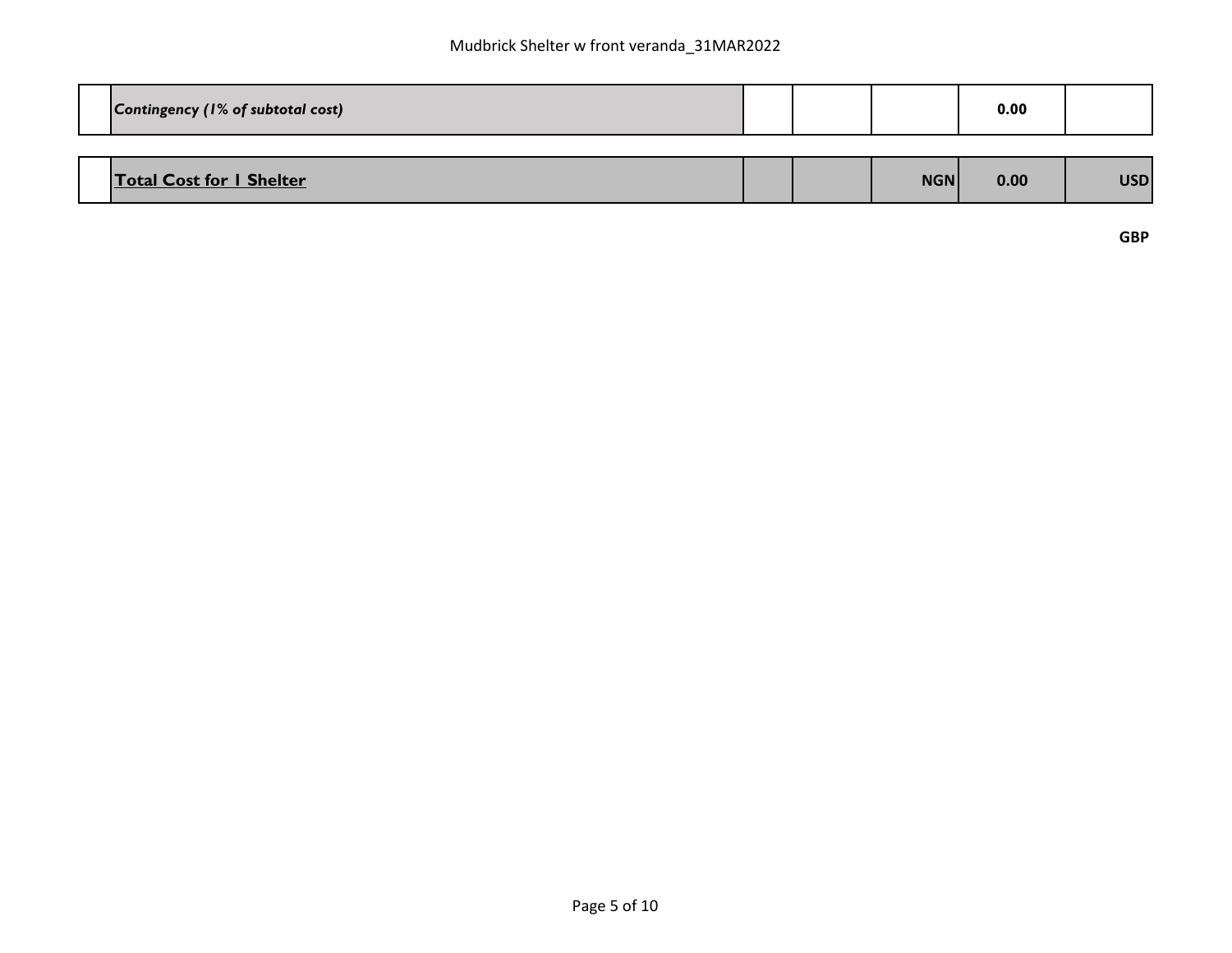|                                          | <sup>5</sup> m, 2.3m height), all inclusive                                                                                                                                            |
|------------------------------------------|----------------------------------------------------------------------------------------------------------------------------------------------------------------------------------------|
|                                          | 415.13                                                                                                                                                                                 |
| Cost (USD)<br><b>Total Cost</b><br>(USD) | <b>Remarks</b>                                                                                                                                                                         |
| 0.00                                     |                                                                                                                                                                                        |
| 0.00                                     |                                                                                                                                                                                        |
|                                          |                                                                                                                                                                                        |
| 0.00                                     | For semi-detached twin shelters, convert the foundation footing of the extra middle wall to<br>dwarf wall for plot demarcation, for the same total SqM. Refer to last page on designs. |
| 0.00                                     | For semi-detached twin shelters, convert the foundation course of the extra middle wall to one<br>course of foundation for a dwarf wall for plot demarcation, for the same total SqM.  |
| 0.00                                     |                                                                                                                                                                                        |
| 0.00                                     |                                                                                                                                                                                        |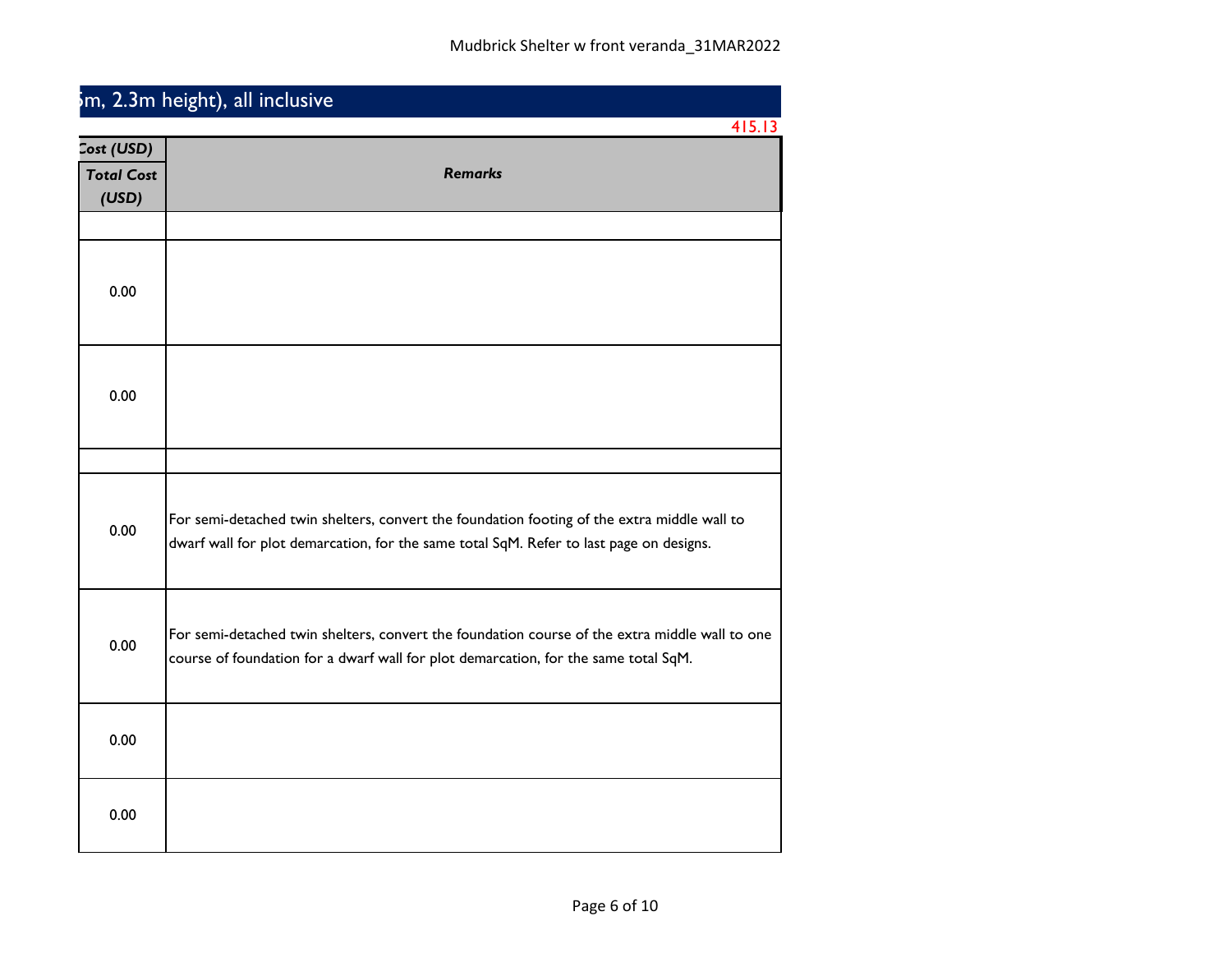| 0.00 |                                                                                                                                                                                                                                                                                                                                                                 |
|------|-----------------------------------------------------------------------------------------------------------------------------------------------------------------------------------------------------------------------------------------------------------------------------------------------------------------------------------------------------------------|
| 0.00 |                                                                                                                                                                                                                                                                                                                                                                 |
| 0.00 |                                                                                                                                                                                                                                                                                                                                                                 |
|      |                                                                                                                                                                                                                                                                                                                                                                 |
|      |                                                                                                                                                                                                                                                                                                                                                                 |
| 0.00 | 13 courses of bricks above the plinth to reach 2.49m above NGL, plus overhead course above<br>wall plate on long sides. Including internal partition and gables. Provide 50mm ventilation gaps at<br>the overhead course as per design. For semi-detached twin shelters, convert the middle wall to<br>dwarf wall for plot demarcation, for the same total SqM. |
| 0.00 | For semi-detached twin shelters, convert the plastering of the middle wall to that of a dwarf wall<br>for plot demarcation, for the same total SqM.                                                                                                                                                                                                             |
| 0.00 |                                                                                                                                                                                                                                                                                                                                                                 |
|      |                                                                                                                                                                                                                                                                                                                                                                 |
|      |                                                                                                                                                                                                                                                                                                                                                                 |
| 0.00 |                                                                                                                                                                                                                                                                                                                                                                 |
| 0.00 |                                                                                                                                                                                                                                                                                                                                                                 |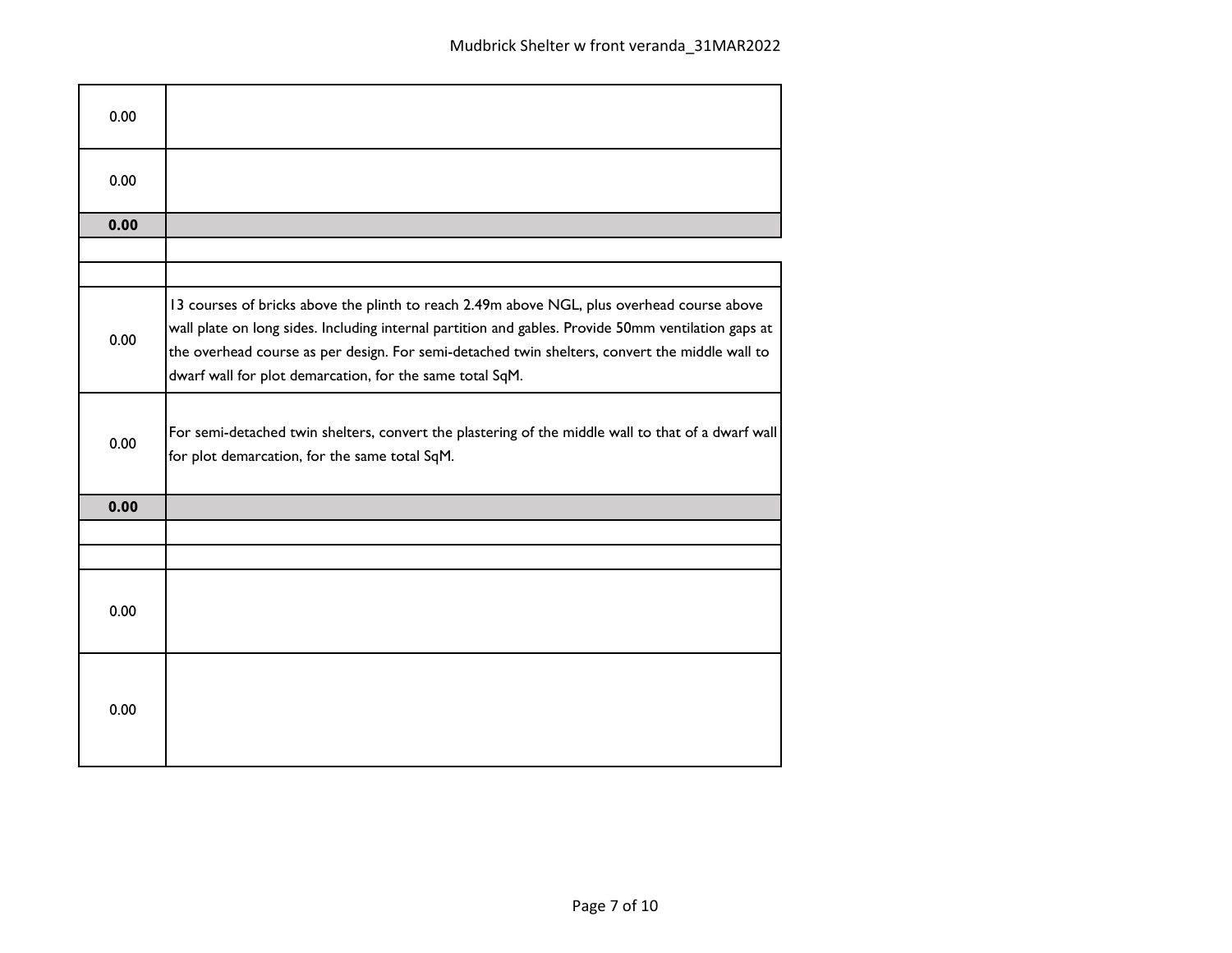| $0.00\,$ |  |
|----------|--|
| $0.00\,$ |  |
| $0.00\,$ |  |
|          |  |
| $0.00\,$ |  |
| 0.00     |  |
| 0.00     |  |
|          |  |
|          |  |
| $0.00\,$ |  |
| $0.00\,$ |  |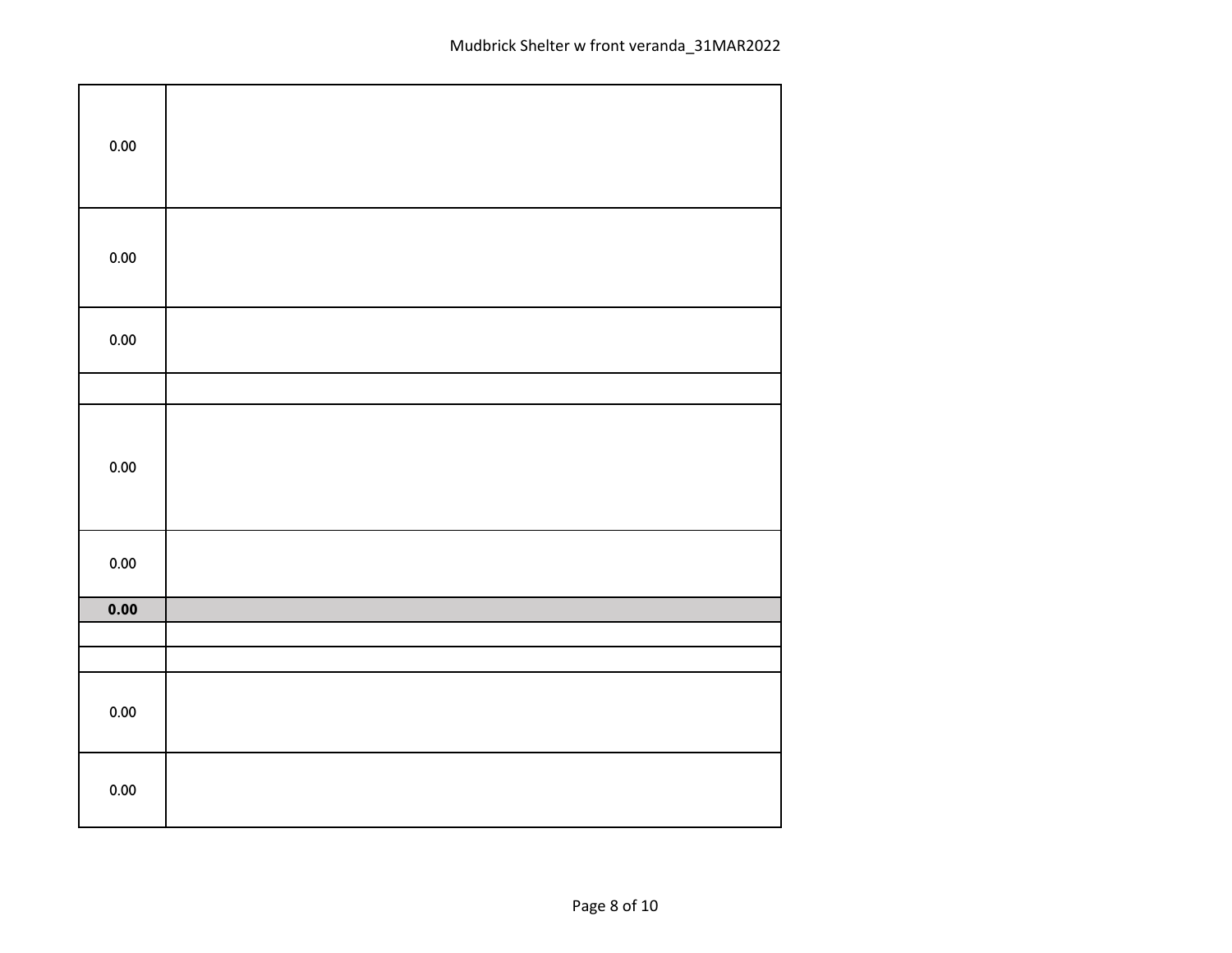| 0.00         | Refer to design for location and size of ventilation holes.                                                                                                                                                 |
|--------------|-------------------------------------------------------------------------------------------------------------------------------------------------------------------------------------------------------------|
| 0.00         |                                                                                                                                                                                                             |
|              |                                                                                                                                                                                                             |
|              |                                                                                                                                                                                                             |
| 0.00         | Fixing thicker wooden poles together (mainly rafters to ridge beam)                                                                                                                                         |
| 0.00         | Fixing thicker wooden poles together                                                                                                                                                                        |
| 0.00         | Fixing wooden poles together (mainly doors and window frames)                                                                                                                                               |
| 0.00         | For fixing langalangas and battens                                                                                                                                                                          |
| 0.00         | For key connections including tying of purlins and rafters to the superstructure, tying of wall<br>plate to walls and secure connection of door and window frames to walls                                  |
| 0.00         |                                                                                                                                                                                                             |
|              |                                                                                                                                                                                                             |
|              |                                                                                                                                                                                                             |
| 0.00         | Tree species to be agreed based on location, including but not limited to: neem, papaya, guava,<br>orange, cashew, huru, mango. Economic fruit trees to be prioritized, fast growing and high<br>production |
| 0.00         |                                                                                                                                                                                                             |
| 0.00         |                                                                                                                                                                                                             |
|              |                                                                                                                                                                                                             |
| 0.00         |                                                                                                                                                                                                             |
| 0.00         |                                                                                                                                                                                                             |
| 0.00         |                                                                                                                                                                                                             |
| 0.00<br>0.00 |                                                                                                                                                                                                             |
| 0.00         |                                                                                                                                                                                                             |
|              |                                                                                                                                                                                                             |
| 0.00         |                                                                                                                                                                                                             |
|              |                                                                                                                                                                                                             |